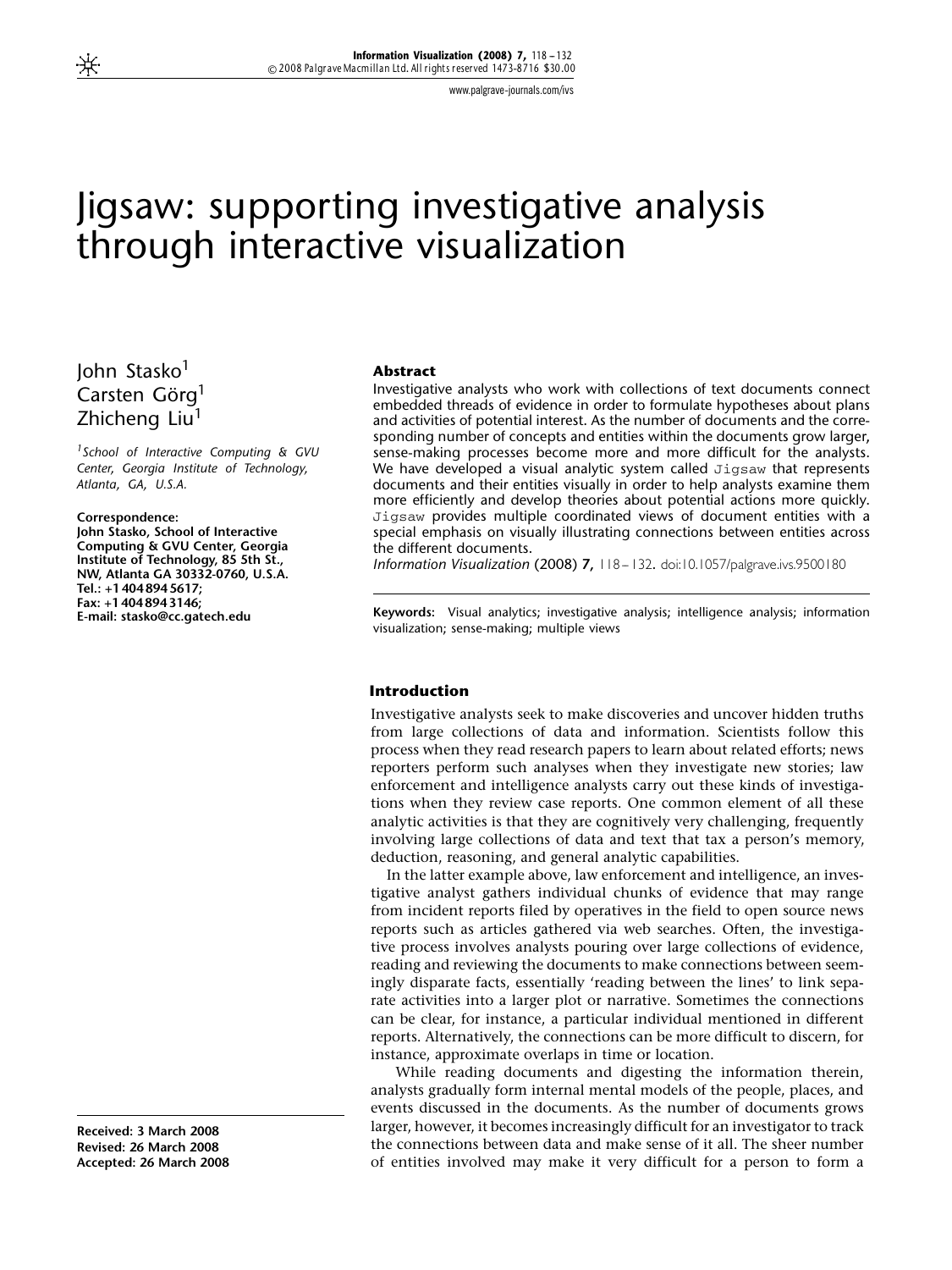clear understanding of the underlying concepts and relationships in the document collection.

Investigative analysis activities are a major aspect of the broader field of sense-making.<sup>1</sup> Sense-making has been defined as 'A motivated, continuous effort to understand connections (which can be among people, places, and events) in order to anticipate their trajectories and act effectively'.<sup>2</sup> Sense-making activities certainly include the types of investigations on which we focus, but they include other activities as well, for instance, deciding which digital camera to buy or which hotel in London to stay at during a vacation.

At the core of our research is a belief, shared by many others, that visual representations of data and documents can help people better examine, analyze, and understand them. For example, Norman<sup>3</sup> has described how visual representations can help augment people's thinking and analysis processes. Card *et al*. <sup>4</sup> refer to visuals used in this manner as 'external cognition aids.'

The objective of our research is to develop visual representations of the information within textual document and report collections in order to help analysts search, review, and understand the documents better. We seek to create interactive visualizations that will highlight and identify connections between entities in the documents where entities may be people, places, dates and organizations, for instance. Fundamentally, we want to build visual representations of the documents that help analysts browse and explore them, making sense of all the facts and information contained therein.

Our goal is not to replace the documents, however. We firmly believe that analysts must carefully read documents to best understand them. What we seek to provide is a type of interactive visual index onto the documents, a visual analytic system<sup>5,6</sup> that connects and links entities discussed therein and thus guides analysts toward the documents to read next. Furthermore, the interactive visualizations should provide representations that assist analysts in building accurate and informative conceptual models of the underlying themes, plots, and stories embedded in the document collection. In our experience, investigative analysts have expressed a reluctance to use 'black-box' systems; they instead prefer a more transparent explorative method. Our approach is decidedly human-centered but is augmented with analytic support; we want to design an easy-to-use system that puts the analyst in charge.

Pirolli and Card<sup>7</sup> performed a cognitive task analysis of intelligence analysts and their work that resulted in a notional model of the intelligence analysis process. Their model is organized around two major activity loops, foraging and sense-making. Our work touches on both loops, helping analysts to choose useful documents to examine next and also to develop schema and hypotheses that fit the available evidence. Pirolli and Card identify several leverage/pain points particularly in need of assistance within analytic processes. Two, in particular, that our work addresses involve (1) the cost structure of scanning and selecting items for further attention and (2) analysts' span of attention for evidence and hypotheses. They comment on the two leverage points, respectively:

'*Our analysts spent considerable time scanning data seeking relevant entities (names, numbers, locations, etc.). The assessment of whether or not an item is relevant also takes time. Techniques for highlighting important information with pre-attentive codings, or re-representing documents (e.g., by summaries) appropriate to the task can improve these costs.*'

'*Techniques aimed at expanding the working memory capacity of analysts by offloading information patterns onto external memory (e.g., visual displays) may ameliorate these problems.*'

To address such objectives, we have designed a suite of interactive visualizations and built a prototype system called Jigsaw that implements the visualizations as separate views onto a (text) document collection. The views are connected so that actions within one view can be reflected in the others. We named the system Jigsaw because we think of all the different entities and facts in a document collection as the pieces of a puzzle. The Jigsaw system should help an analyst 'put the pieces together.'

Our research adopts Pirolli and Card's<sup>7</sup> conceptual model of intelligence analysis. We also draw upon the work of Heuer<sup>8</sup> and Johnston<sup>9</sup> to help understand the processes and practices of analysts. Furthermore, our own earlier research on task analysis for information visualization<sup>10,11</sup> and on the importance and use of interaction in information visualization $12$  directly influences the design of Jigsaw.

This article is an expanded and updated version of a paper<sup>13</sup> presented at the VAST 2007 Symposium. In the next section, we provide more details about the types of documents that are the focus of analysis in Jigsaw. We also describe the importance of identifying the different types of entities in a document since these entities serve as the primary basis for the visualizations. The System Description section reviews the Jigsaw system in detail, its underlying data structures, system architecture, event messaging, and each of the different views. In the subsequent section we provide a short example scenario of use to better help the reader understand how the system functions. A video that demonstrates the scenario actions is available on the Jigsaw website.<sup>14</sup> In the VAST 2007 Contest section we describe our experience about participating in the VAST 2007 Contest. In the next section we outline other, more general sense-making domains, Jigsaw could be applied in. The paper concludes with a discussion of related work and a list of ongoing and future efforts planned for the system.

### **Analyzing documents**

The target artifact of our study is a textual document describing a set of facts or observations from the domain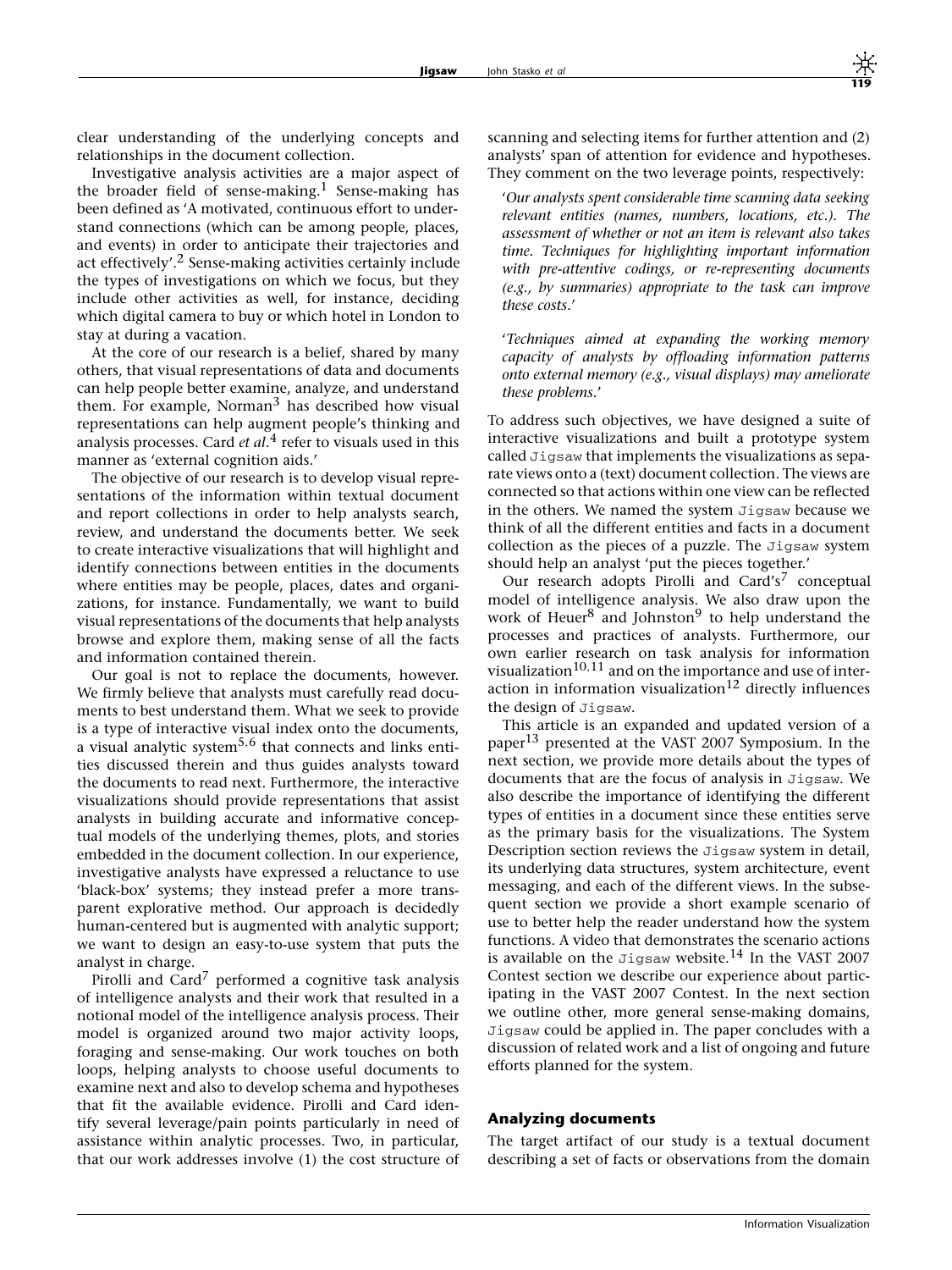of interest. We assume that the documents will be in a natural language, loose narrative format, and will be about 1–6 paragraphs. While our visualization techniques still operate for larger documents, pragmatically the techniques become less useful as the document size increases because the higher number of entities per document swamps the display. Our intended target is a smaller document with a few nuggets of information contained therein. News stories and case reports are good examples of the type of document we focus on, and this type of document is often the focus of analysts in law enforcement or intelligence.<sup>5,15</sup>

Analysis can draw on data from varied and distributed sources. The distributed nature of information leads to heterogeneity across the documents in terms of topic, authors, content, style, date, and so on. Furthermore, different reports will contain information that is unclear, confusing, or even contradictory. Organizational tools have to consider both the complexity of the information and the analysis task.

Below is an example document, taken from the VAST 2007 Conference Contest.<sup>16</sup> that provides a flavor of the types of documents on which we are focusing. A large number of different events, items, themes, and stories can be embedded throughout a collection of thousands or even just hundreds of such reports.

## **Report 20040510-4**\_**16: May 14, 2004**

VANCOUVER, British Columbia -- A Canadian immigration panel is considering whether accused environmental saboteur Tre Arrow can apply for refugee status in Canada.

Arrow, 30, who is wanted for fire bombing logging and cement trucks in Oregon, asked the Canadian authorities to remain in Canada as a political refugee at a hearing in Vancouver on Tuesday.

A key issue will be whether Arrow is affiliated with a terrorist group, which would immediately disqualify him from receiving refugee status in Canada, authorities said.

The Immigration and Refugee Board is scheduled to decide by May 31 whether Arrow is affiliated with the Earth Liberation Front, a group the FBI considers a terrorist organization responsible for scores of attacks on property over the past dozen years.

Each document in the collection includes a number of facts and refers to people, places, objects, dates, actions, and so on. Individual documents are relatively focused, however, and typically describe a particular event or occurrence. So, one may think of each document as presenting a small bit of evidence. Thus, investigative analysis in our context is the process of connecting a

series of individual bits of evidence to construct a larger, broader story or narrative. It is about understanding how the individual events and entities referred to in the documents relate to each other and, when composed together, reveal a larger plot.

For instance, consider police investigators who have a large collection of case reports. Suppose that one report describes a crime in which a blue Ford car was seen fleeing from the scene. Investigators may wonder if other case reports mention a blue Ford, and if so, what related activities are mentioned in those reports. Suppose that another such report exists and it describes a known criminal who used a blue Ford in a recent theft. Investigators might extend their search to examine activities of this individual, places he has been, known accomplices, and so on, keeping a careful watch for unexpected, serendipitous connections and coincidences that arise (and are not initially uncovered by a simple 'blue Ford' search). Ultimately, investigators are likely seeking to uncover larger criminal plans and threats in order to either thwart planned crimes before they occur or to apprehend the criminals being sought.

While other well-known systems such as IN-SPIRE<sup>17</sup> focus mainly on themes or concepts across document collections, the primary unit of analysis from documents for Jigsaw is an entity. Within any document one can identify a set of entities. Example entity types include person, place, date, organization, time, and money. Jigsaw allows any type of entity to be included in the analysis.

The goal of the Jigsaw system is to highlight and communicate connections and relationships between entities across a document collection. We believe that these connections, when assimilated, help to provide the analyst with a better global understanding of the broader themes and plans hinted at by the particular events and facts documented in the reports.

Obviously, an initial requirement for Jigsaw is to identify and extract the entities from each document and, ideally, store them in a format that allows easier analysis and manipulation. Named entity identification, however, is not the focus of our work, but it is a process that has been studied extensively.<sup>18,19</sup> We presently incorporate software from the ANNIE package of the GATE system<sup>20</sup> into Jigsaw to perform entity identification and we allow the analyst to manually identify or correct the identification of entities too. Alternative free and commercial entity identification systems also exist, such as Balie, $^{21}$ FreeLing,<sup>22</sup> Connexor,<sup>23</sup> and Cicero.<sup>24</sup> We chose GATE because it is open source and built in the Java programming language as is Jigsaw.

Further automated analysis of the document text could be performed as well. For instance, algorithms determining the content of documents with respect to frame analysis and social movement theory exist, $25$  which tells us how people try to influence target audiences and how those audiences respond. Other computational linguistics analysis techniques exist too, but presently Jigsaw does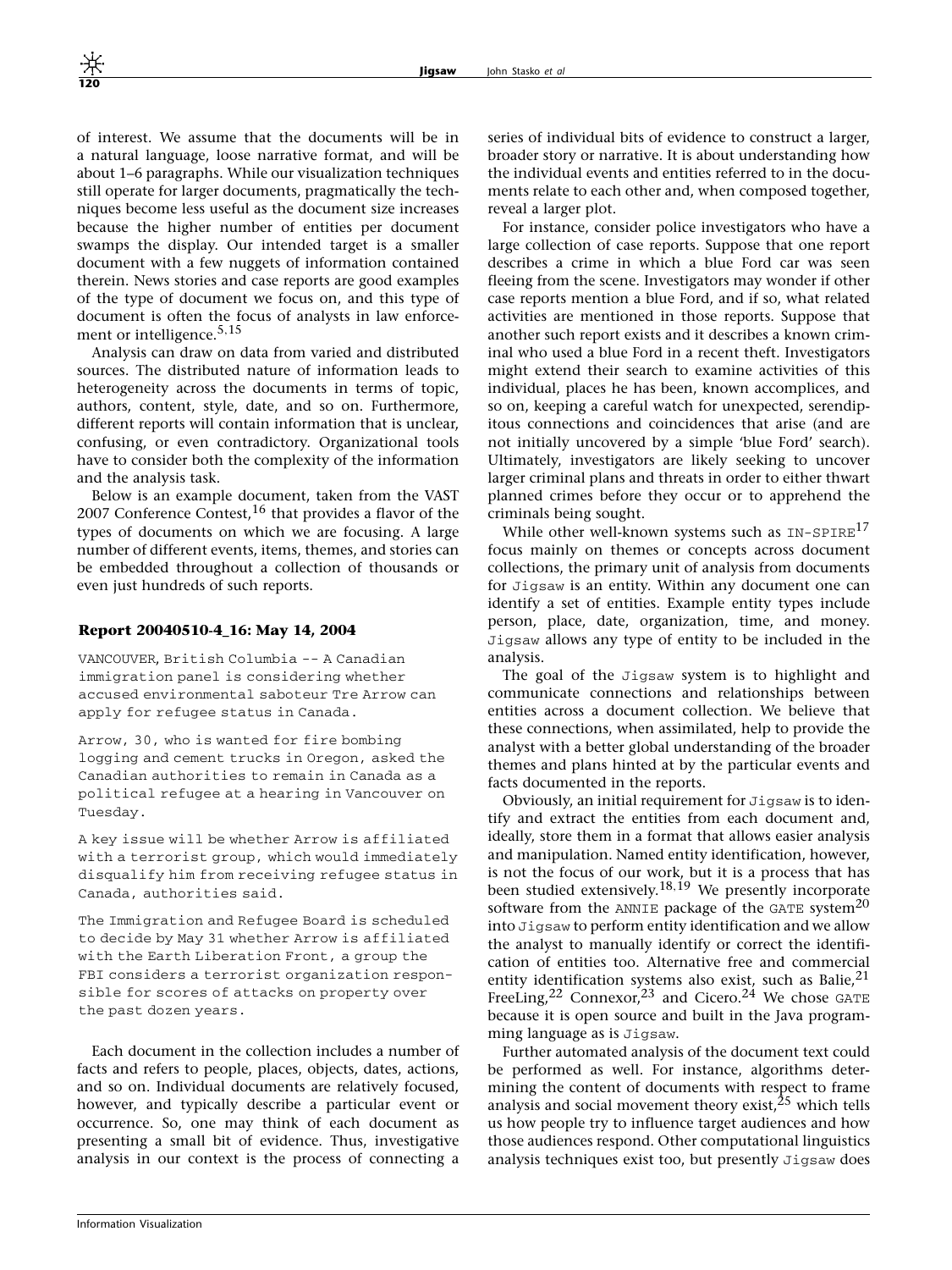not incorporate this type of analysis. We believe that this is a fruitful area for future research.

We adopted analysis exercises created by Frank Hughes of the Joint Military Intelligence College<sup>26</sup> to serve as initial sample test data for Jigsaw. The exercises involve collections of fabricated reports with an embedded master plot. Different reports in the collection hint at this plot and the goal of the exercise is to discover and articulate the plot. To make identifying the master plot more challenging, threads of other unrelated plots are suggested in the reports as well. Analysts in training perform exercises like this as part of their educational process.

The 2006 and 2007 IEEE VAST Symposium Contests provide large synthetic document collections of this type as well. We entered the 2007 Contest using Jigsaw as an analytic aid and won the university component of the contest. In fact, we use documents from the 2007 VAST Contest in the descriptions of Jigsaw and its views in the next section. The sample analytic scenario described later in the fourth section uses a report set from one of the Hughes' exercises.<sup>26</sup> We have altered some of the names and other entities from the already fabricated documents of that exercise for further anonymization.

## **System description**

### **Overview**

Jigsaw provides an analyst with multiple perspectives on a document collection. The system's primary focus is on displaying connections between entities across the documents and providing a type of visual index onto the document collection. We use a simple and easy-to-understand model of entity 'connection': two entities are connected if they appear in one or more documents together. Other, more semantically rich models of connection could be incorporated into Jigsaw as well.

Jigsaw presents information about documents and entities through multiple distinct visualizations, called views. Each view provides a different perspective onto the data. The views, which are discussed in more detail in the following subsections, include:

- a List View containing multiple reorderable lists of entities in which connections between entities are shown by coloring related entities and drawing links between them, multiple sorting options are available;
- a Graph View displaying connections between entities and documents in a node–link diagram, allowing analysts to dynamically explore the documents by showing and hiding links and nodes;
- a Scatter Plot View highlighting pairwise relationships between any two entity types and supporting focus on a specific subset of the displayed entities using range sliders;
- a Document View displaying the original text document with highlighted entities, showing how often a

document already has been viewed, and supporting entity modification;

- a Calendar View providing an overview of the documents and the entities within them according to the publication date of the document;
- a Document Cluster View representing all documents in the collection and providing manual and automated commands to partition the documents in meaningful clusters;
- a Shoebox supporting the analyst in the evidence marshalling process, providing functionality to build hypotheses and organize collected evidence.

The views implement two different perspectives on the document collection. The Scatter Plot View, the Document View, and the Document Cluster View are document based: documents are units of interaction and entities such as place or person are only shown in the context of a document. The List View, the Graph View, and the Calendar View, on the other hand, explicitly present entities as well as documents as units of interaction.

While designing the Jigsaw system we focused on keeping the user interface as easy to use as possible. The most common operations are available by single and double mouse clicks. A single click selects an item, a double click expands an item. More specifically, expanding a document shows all its contained entities and expanding an entity shows all the documents in which it can be found. Each of the views handles the two events differently and provides its own style of visual feedback. Other advanced operations, such as displaying items in other views or removing items from a view, are available in a right click-initiated pop-up menu.

User interaction with one view is translated to an event and communicated to all other views which then update themselves appropriately. Through such communication, different aspects of the documents can be examined simultaneously under different perspectives. For each view, users can turn on and off event receipt depending upon whether they want the view to stay synchronized with the most recent interactions in other views (the satellite dish icon in the right upper corner of each view displays its event receiving state). Users can create multiple instances of each view type and clone existing views as well. This capability allows a view to be frozen at an interesting state (event receipt turned off) while a new version of that view continues to receive events and update its state. Additionally, the user can bookmark a view which saves the current state of the view so that it can be returned to later in the investigative process. This operation provides a first step for asynchronous collaboration using Jigsaw: via bookmarks analysts can save and exchange views that document important states during an investigation.

Owing to the large amount of screen real estate required to display its views, Jigsaw ideally should be used on a computer with multiple and/or high-resolution monitors. We run the system on a computer with four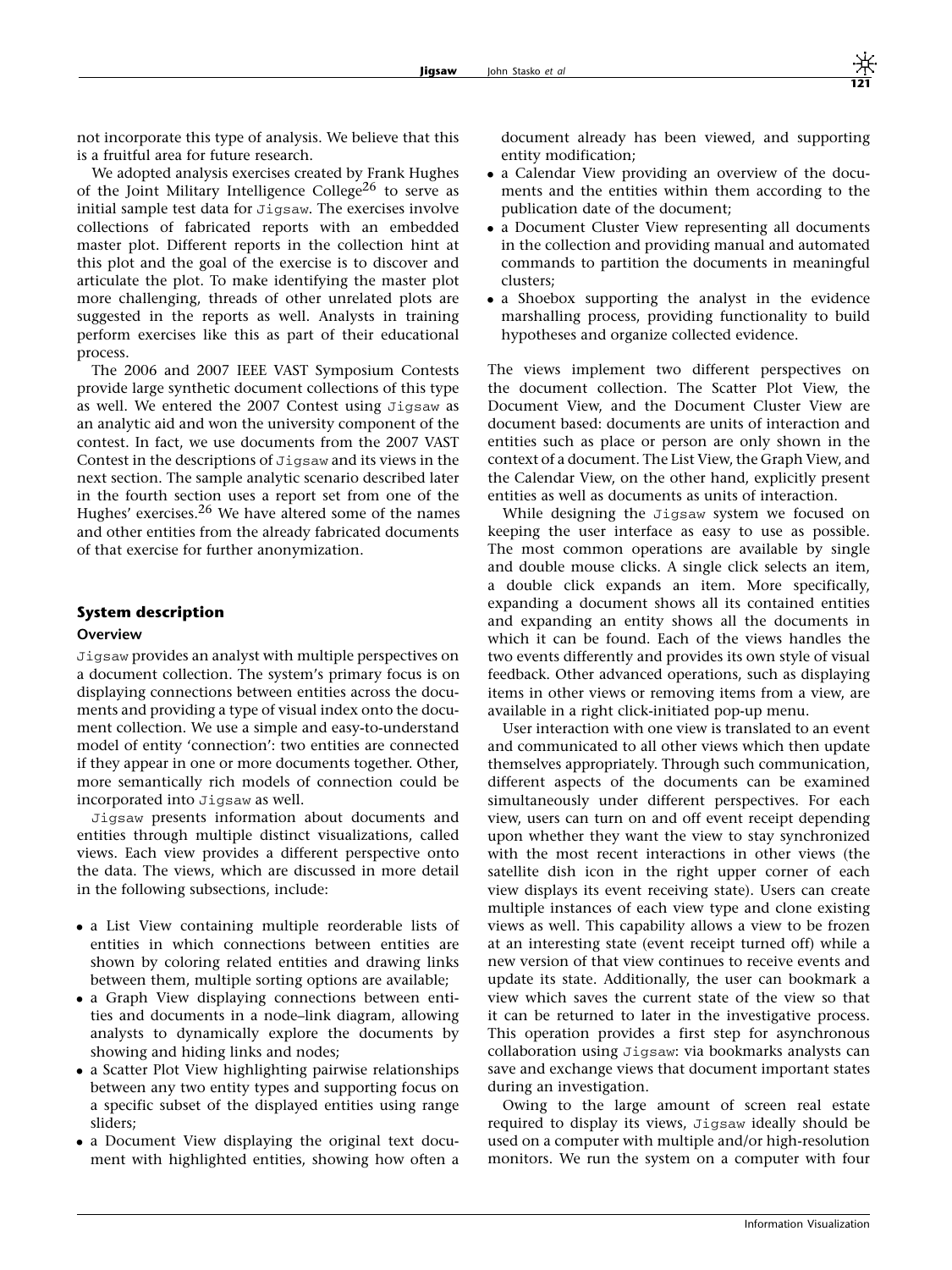

**Figure 1** Jigsaw being used on a multiple-monitor computer.

displays, shown in Figure 1. Such a configuration allows one to minimize window flipping and reordering during analysis. Decreasing prices and smaller footprints of LCD monitors have made such configurations more common.

## **System architecture and infrastructure**

Jigsaw is written in Java and adopts a model–view– controller architecture that separates the data (model) and user interface (view) components. Jigsaw creates objects for all documents and extracted entities and stores them in a general data structure model – the entities are tagged by their respective category name and bundled per document. This data structure is encapsulated in a class that provides an interface for the different view classes to call and retrieve entity-document information in order to build visualizations.

A controller class coordinates event communication from and to the views. Messages dispatched by views first go to the controller which then forwards the message to all receiving views. (Recall that each view provides a button to enable/disable event receiving.) A number of different event types exist: *select*, *display*, *expand*, *remove*, *entitymodification*, and *add-to-Shoebox*. A *select* event occurs when a user selects either an entity or a document in a view – such a selection is usually performed by a mouse click on the object. As feedback, the entity or document changes color or is highlighted visually. A *display* event occurs when a user explicitly indicates that an entity or a document should be displayed in all views where it is not currently visible. Users can initiate *display* events by performing a particular mouse gesture or by issuing a search query. An *expand* event is usually performed by a double click on an item and the views display the items connected to the one that was expanded. The remaining events occur when a user performs the corresponding command in the pop-up menu and the views update their state accordingly to the chosen command.

The Jigsaw Control Panel, shown in Figure 2(A), provides a variety of menu commands for use in the system. The active project (consisting of the document collection and the identified entities) and the workspace (consisting of all views that are currently open) can be saved and restored. New sources can be imported and added to the current or to a new project. Entities are extracted from the sources during the import process. Currently, Jigsaw can import plain text files or xml files with already identified entities. We plan to implement more filters to import webpages as well as pdf and Word documents.

The Control Panel also shows the color coding scheme for the available entity types and it provides a query interface for users to search for any entity as well as any string mentioned in the documents. When a query is issued, either the matching entities and/or the documents containing that string return as a result, and a display event is dispatched to the receiving views telling them to show the result(s). Finally, the Control Panel allows the user to instantiate the different views.

## **List View**

The List View, illustrated in Figure 2(B), shows connections between sets of entities. The view consists of a number of lists, and each list shows entities of one specific type. The user can add and remove lists as desired – the number of lists is pragmatically constrained only by the horizontal space in the view. Once a list is displayed, a selection box at the top allows the user to change the entity type shown in that list. Thus, even the same type of entity can be placed side by side in the view; when investigating a social network, for example, it is useful to have two person lists side by side. The List View shown in Figure 2(B) contains three entity lists: places, persons, and organizations.

Selected entities are highlighted in bright yellow and all connected entities in all lists are highlighted in a shade of orange. The brightness of the highlighting on a connected entity indicates the strength of the connection: if the two appear together in only one document, a light orange is used, but if the two appear together in multiple documents, an increasingly dark orange is used as the number of co-appearances rises. Furthermore, the view draws lines between connected entities in adjacent lists to indicate the connection even further. In Figure 2(B), two entities are selected and highlighted in yellow: 'saboteur Tre Arrow' in the person list and the 'Immigration and Refugee Board' in the organization list.

The items in a list can be sorted either alphabetically, by the strength of the connection, or by the frequency of appearance in different documents in the document collection. This appearance frequency for an entity is represented by a small bar at the left end of each item in the list. In Figure 2(B), the organization list is sorted by frequency, the two other lists are sorted alphabetically.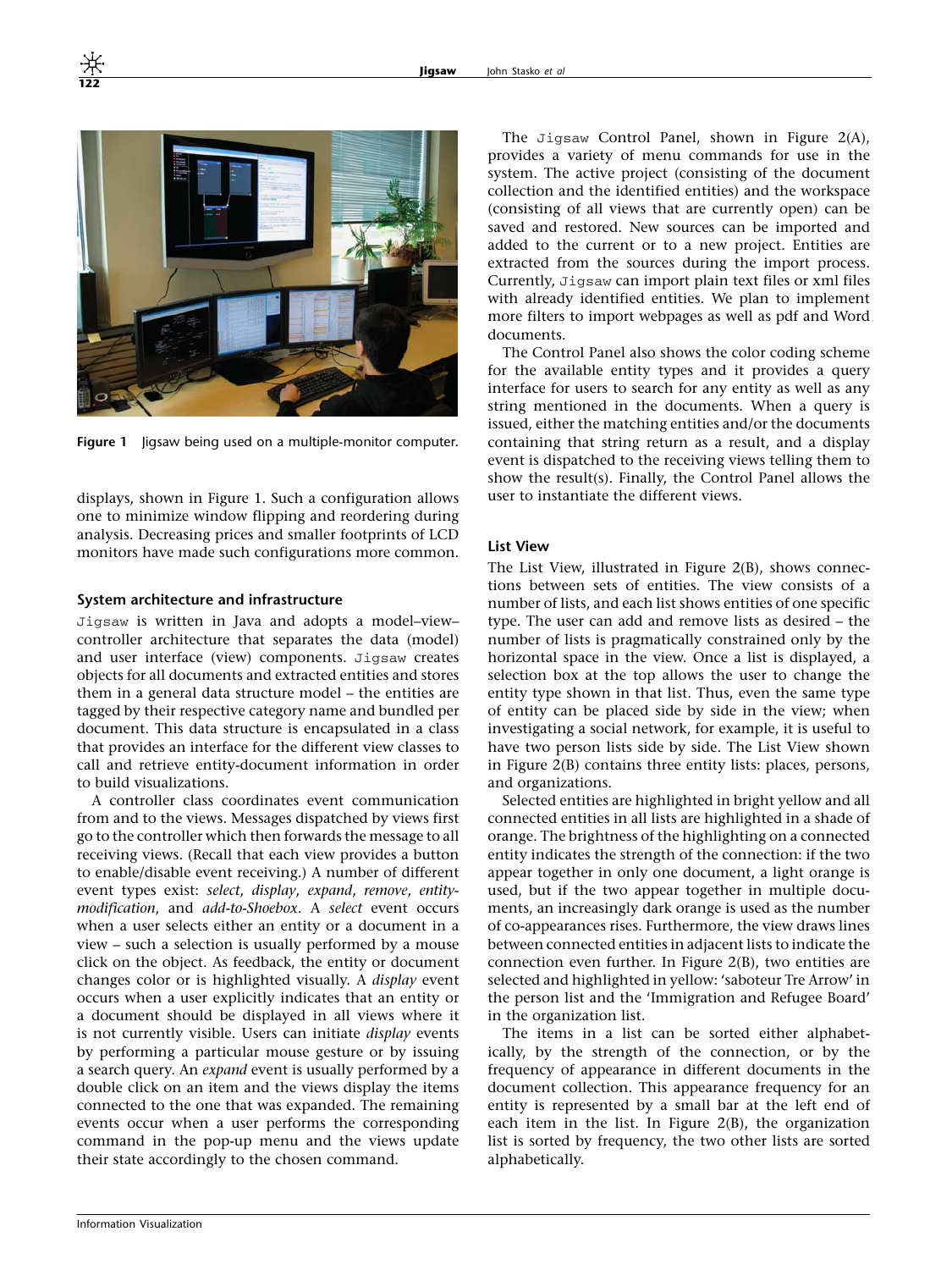

**Figure 2** (A) The Control Panel. (B) The List View. Selected entities are shown in yellow and connected entities are indicated by the joining diagonal lines and the orange shading. Darker shading represents stronger connections to the selected entities. (C) The Graph View. Documents are white rectangles and entities are circles colored by type. Edges connect documents to the entities they contain. (D) The Scatter Plot View. Each axis enumerates a list of entities. Diamonds in the center indicate documents containing particular pairs of entities, one from each axis at the relative x,  $\nu$  position.

For some tasks it is useful to consider all entities of a specific type, for example to find out what place has the highest frequency in a document collection. The button 'Add all' allows the user to add all entities of the selected type to a list. If a list of entities is too long for all the items to fit in the view, scrollbars appear to aid navigation. In this situation, many connected items may not be visible in the view. Thus, the List View also provides a mode in which all selected and connected entities are automatically moved to the top of the list.

## **Graph View**

The Graph View, illustrated in Figure 2(C), represents documents and their entities in a traditional node–link graph/network visualization common in many other systems. Entities are depicted as labeled circles colored according to their type. Documents are represented as white rectangles. The edges from documents to the entities they contain are shown as well.

Following the query-based exploration approach of Jigsaw, the Graph View does not automatically draw all the documents and entities as one large network. We thought that a layout of such a large network would be overwhelming and difficult to understand, and thus would not be as helpful to the analyst in our context. Instead, Jigsaw's view is incremental. Display events (triggered from a query or another view) place documents and entities on the display, and then mouse clicks on items can expand or collapse their connections.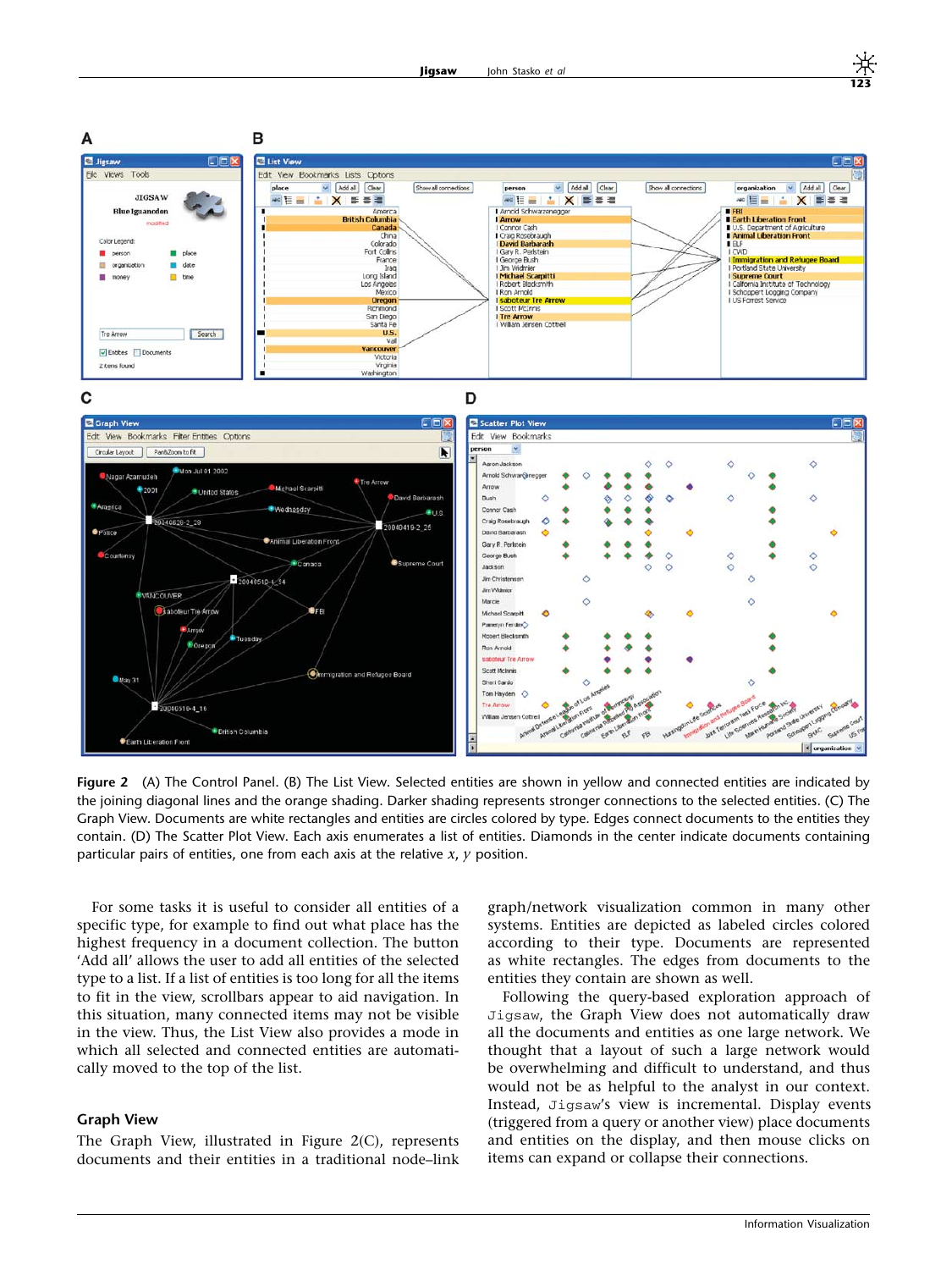The view uses a simple layout algorithm. Both documents and individual entity nodes are randomly positioned in the plane when they are first shown. When a document is being expanded all its entities are displayed as a group, and are drawn at random positions in a small circle around the document like satellites orbiting a planet. When an entity is being expanded, all the documents in which it occurs are displayed in a bigger circle around the entity to create some space for further expansion of those documents. If documents or entities are positioned outside of the visible screen area, the view automatically pans and zooms to make sure that all items are visible.

**124**

We have found that this simple layout provides reasonable drawings for Jigsaw's needs. In addition, the user can click on any entity or document and drag it to a new location. To ease this manual re-layout process, dragging a document or an entity while holding down the SHIFTkey also moves all its connected items along.

The entities-as-satellites graph visualization provides another important connections view in Jigsaw since the user can see all the different entities mentioned in a document together. Furthermore, the visualization shows an entity mentioned in multiple documents via the lines drawn from the different documents to that entity. We have found the view to be useful in an interactive exploration mode – the analyst displays an initial document or entity, then expands the item to reveal its relations, and expands one of those items to reveal more, and so on. This type of interaction alternately reveals documents and connected entities.

Multiple nodes can be selected via CTRL-key clicks or by rubber-banding a rectangular or circular selection region. A small plus sign marks nodes that are not fully expanded. The system also provides an inverse selection operation that toggles the selected/unselected state of each node. Other commands allow node(s) to be hidden (they retain the same position if they are subsequently shown again), different types of entities to be filtered from the display, and edges or labels to be removed.

To ease navigation, zooming and panning is implemented through mouse wheel interactions. In addition, the Graph View also provides a 'Circular Layout' command that repositions all the visible documents equidistant around a large circle in the view. Entities connecting to only one document are drawn near that document, but outside the circle. Entities connecting to more than one document are drawn inside the circle. Thus, the set of entities easily noticeable inside the circle represents a more highly connected network of entities that may be related in important ways and likely should be examined more closely. Figure 5 in the section 'Other Application Domains' illustrates the circular layout approach.

## **Scatter Plot View**

The Scatter Plot View, as shown in Figure 2(D), highlights pairwise connections between entities and shows the documents containing the coincidences through a pseudo Starfield display.<sup>27</sup> The user specifies, through a selection box on each axis, the entity type to be placed on that axis. All entity names of that type that have been displayed by queries or display events from other views are then (logically) listed along the axis – in chronological order for dates and in alphabetical order for other entities. If entities from each of the two axes appear together in a document, a diamond is drawn in the view at the conjunction of the two entity's positions along the respective axes. Since a document can contain more than one entity of the same type, multiple visual representations (diamonds) of the same document can appear together in the view at the same time. When moving the mouse over a document, all instances of that document in the view are highlighted. The user can also mark a document with a specific color. This mark will be applied to the document even if the user changes entity types on the axes, thus allowing the user to follow it across other entity-type investigations.

Representative entity labels are drawn in a readable font size at equally spaced intervals along each axis to help the viewer. However, it is likely that many more entities exist in each category than can be shown this way. The view displays these other labels in a tiny illegible font size to provide a hint about the quantity of labels missing. When the user moves the mouse pointer over an entity name, the scatter plot magnifies that item to be readable.

With a large set of entities displayed on the axes, the display area can become cluttered with many diamonds representing relevant documents. To address that problem and help the viewer focus on sets of entities, the Scatter Plot View provides range sliders on each axis so that the viewer can zoom in on a segment of the axis. The view then updates to only show documents containing entities in that smaller range. We have found this capability particularly useful when dates are shown on an axis as a type of time-series view. The viewer can narrow the display to focus on a small interval of time.

# **Document View**

Reading and understanding the actual text documents is a crucial part of an investigative process. To facilitate this need, Jigsaw includes a textual Document View as shown in Figure 3(A). Multiple documents can be stored in one Document View – they are organized in a list at the left border and the user can select a particular document to be displayed. All the entities in the document are highlighted in colors consistent with the color coding of the entity types. The tag cloud at the top of the view describes the contents of the marked documents in the document list.

Documents that already have been viewed are colored blue in the list of available documents and a number at the left side of their list entry shows how often they have been viewed. The list of available documents can be sorted either, alphabetically, by view-count, or it can represent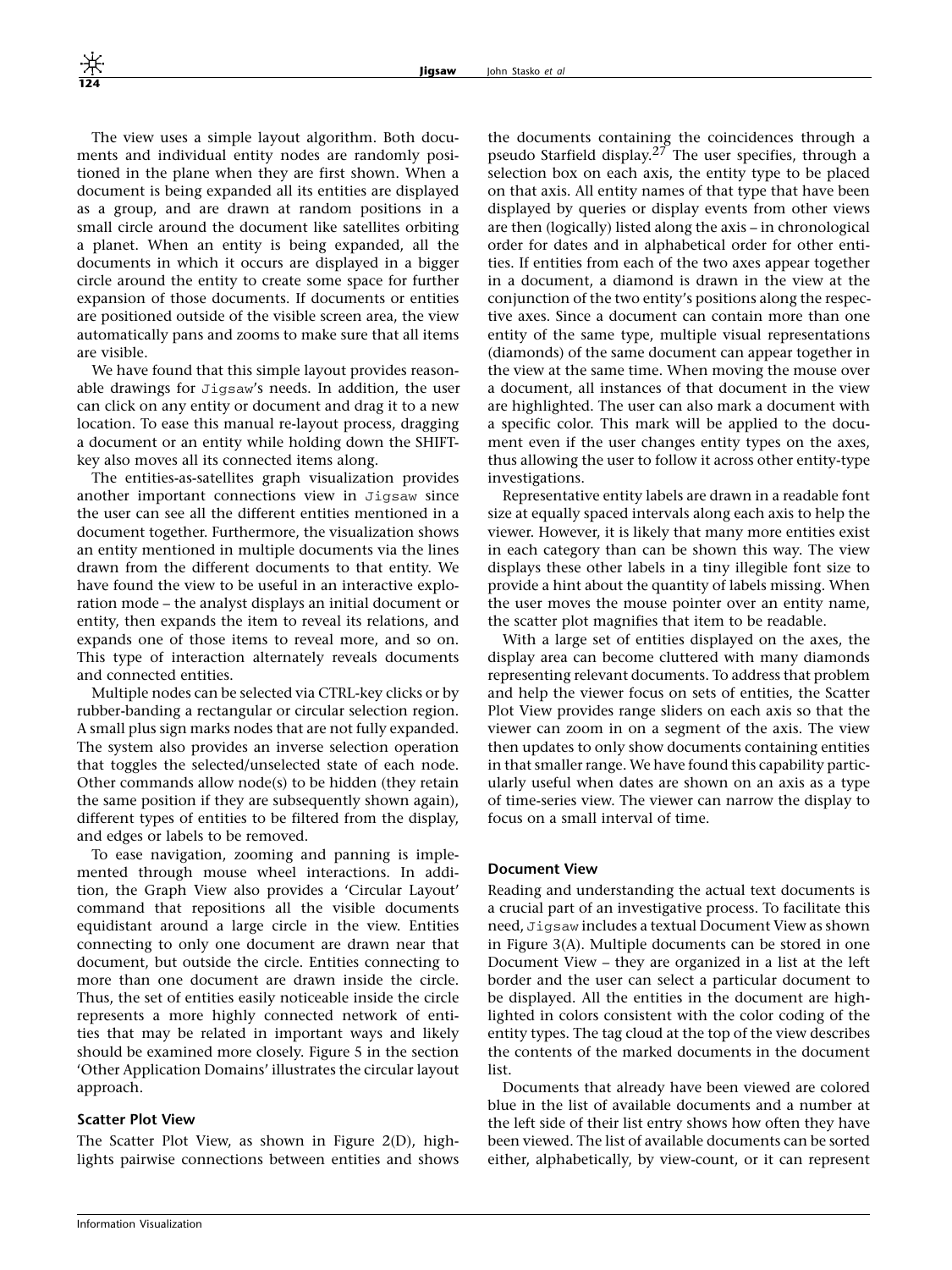

**Figure 3** (A) The Document View. The document discussed in the second section is displayed with entities highlighted and colored by type. (B) The Calendar View. Small diamonds represent documents or entities connected to the date in which they appear. (C) The Document Cluster View. Each small rectangle represents a document in the collection, and can be colored and grouped based on entities that do or do not appear in it. (D) The Shoebox. The group, hypothesis, sentences, and link feature are used to organize evidence.

the order in which documents have been added to the view. The find function at the bottom of the view allows the user to quickly find entities or text strings in the open document or in all documents that are currently available in the view.

The automated entity identification process in Jigsaw typically is not perfect. Some entities may not be identified at all, some may have an incorrect entity type assigned, and some identified simply may not be entities. The Document View provides functionality to correct such errors. Identified entities can easily be removed or their assigned type changed to another existing type or

to a new entity type by right clicking on the identified entity and selecting the relevant command from a pop-up menu. If an entity was missed during the identification process, it can be interactively designated as an entity by selecting the text and assigning an entity type. All these operations to modify entities can be applied to a single document or across all documents in the collection. This allows the user to make local corrections (e.g. the entity 'Paris' is always identified as a location but in one document it is a name) as well as global changes ('BMW' is not identified as an entity and should be added as a new entity type 'car' in all documents).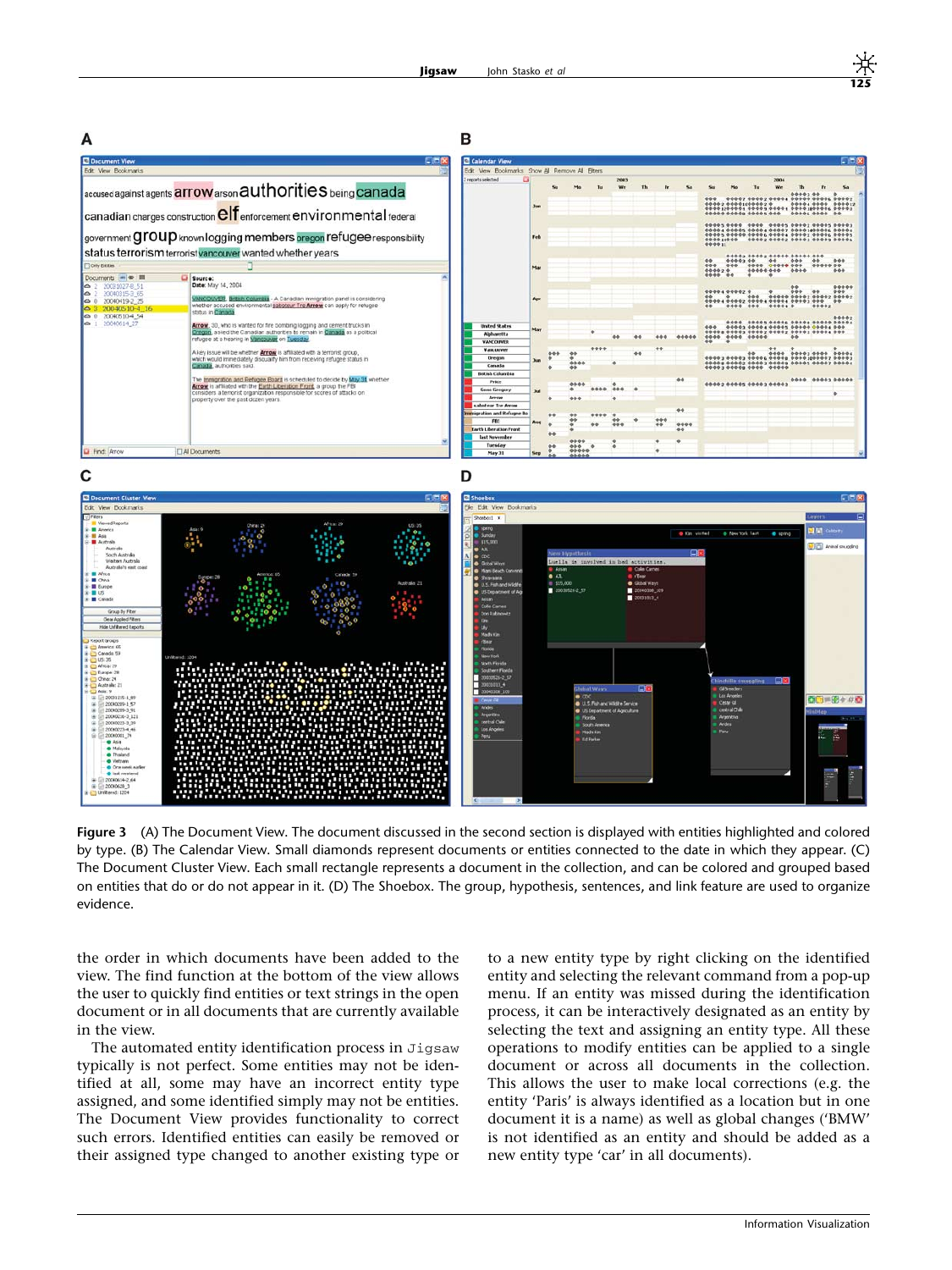# **Calendar View**

The Calendar View, shown in Figure 3(B), presents different documents and entities from the data set in the context of a familiar calendar showing years, months, weeks, and days. The small diamond items drawn on a particular day represent documents (colored gray) or entities (colored according to its type) in the context of the date(s) noted in documents in which they appear. When the number of items associated with a day is too large to draw them all in that region, a number is drawn indicating how many others appear on that day but are not shown. As the user moves the mouse over that day, a larger rectangle pops up and shows all the items. When the user moves the mouse pointer over a documentrepresentation diamond drawn in the calendar, all the entities appearing in that document are shown on the left.

The Calendar View is particularly useful to explore patterns over time that are not visible by examining connections within documents. For example, if Peter is dropping off packages on Mondays (mentioned in one document) and Mary is picking up packages on Tuesdays (mentioned in another document) there exists a potential connection between Peter and Mary even though they are never mentioned together in one document. The Calendar View can reveal these types of connections by visualizing the time pattern.

#### **Document Cluster View**

The Document Cluster View, shown in Figure 3(C), represents all the documents in the collection, or some subset of the documents, as rectangles. The user can drag individual documents or collections of documents to create different clusters. In addition, all queries and display events triggered by other views are stored in a list of filters (the top left tree in the view) and the user can apply those filters to partition the collection of rectangles into different clusters. In Figure 3(C) the user displayed different places and then clustered the document collection according to those display events. The user can also highlight the documents viewed or not viewed so far, or all the documents that either include or do not include some entity (using the document/entity tree at the bottom left in the view).

The Document Cluster View is helpful to gain an overview of the document collection, to organize the documents according to keywords, to decide what documents could be relevant for a specific task and should be inspected, and what documents are not relevant and should be removed from the document collection.

## **Shoebox**

The Shoebox, shown in Figure 3(D), is not really a document/entity view. Instead, it provides rudimentary evidence marshalling support. The analyst can add relevant entities and documents from other views to the Shoebox; they appear first in the 'inbox-area' on the left

side of the Shoebox. These added items can be distributed across different layers, combined to groups or hypotheses and linked together to form sentences. It is also possible to integrate hyperlinks to bookmarks of other views. Provided with these basic functions, the analyst can organize the collected evidence. These sense-making artifacts support the analyst's thinking process in a visual way and begin to provide marshalling support as exhibited by other systems.28–31

# **Scenario**

In this section we walk through an analysis scenario with a fictional data set to demonstrate more specifically how Jigsaw supports an analyst. The Jigsaw website<sup>14</sup> provides a video that demonstrates the scenario actions.

Suppose that an analyst received information regarding a suspicious person named Michael Jones. To learn more about him, the analyst starts Jigsaw, opens the data set, displays the List View, selects *Person* as the entity to be shown in the left list, adds all person entities to the list, and sorts the list by frequency. Michael Jones appears at the second position and the long bar next to the name indicates that he is mentioned in a number of documents. In order to explore people associated with Jones, the analyst places *Person* entities in the second list as well and moves the people associated with Jones to the top. The color mappings imply that Martin Clark has the strongest connection to Jones since his name is colored in a dark shade of orange (see Figure 4(A)).

To verify this connection the analyst examines the Document View to read the documents about Michael Jones. He is mentioned together with Martin Clark in two documents (FBI\_11 and FBI\_35) and thus the connection seems plausible.

The analyst returns to the List View, selects both Clark and Jones, and puts *Organization* entities into a third list which reveals that both men have connections to the same organizations. The Revolution Now Scholarship Fund has the strongest connections of any organization, so the analyst continues the exploration on it.

The Document View shows two documents mentioning the Scholarship Fund. Report FBI\_35 mentions that Michael Jones donated \$48,000 to the fund on the stipulation that the donation be equally split among six students, Martin Clark being one of them. The analyst also notes that the six students form three pairs – where students in each pair live close to each other. This raises suspicions that the students might be collaborating.

Proceeding, the analyst brings up the three documents about Martin Clark and William Brown (who both live in Virginia) by displaying them in the List View. Two of the documents were already encountered in this investigation and the third, FBI\_41 (see Figure 4(B)), states that a month ago Clark and Brown took a cruise together from Hampton to Kingston, Jamaica. Furthermore, both are again on this cruise right now. The document also says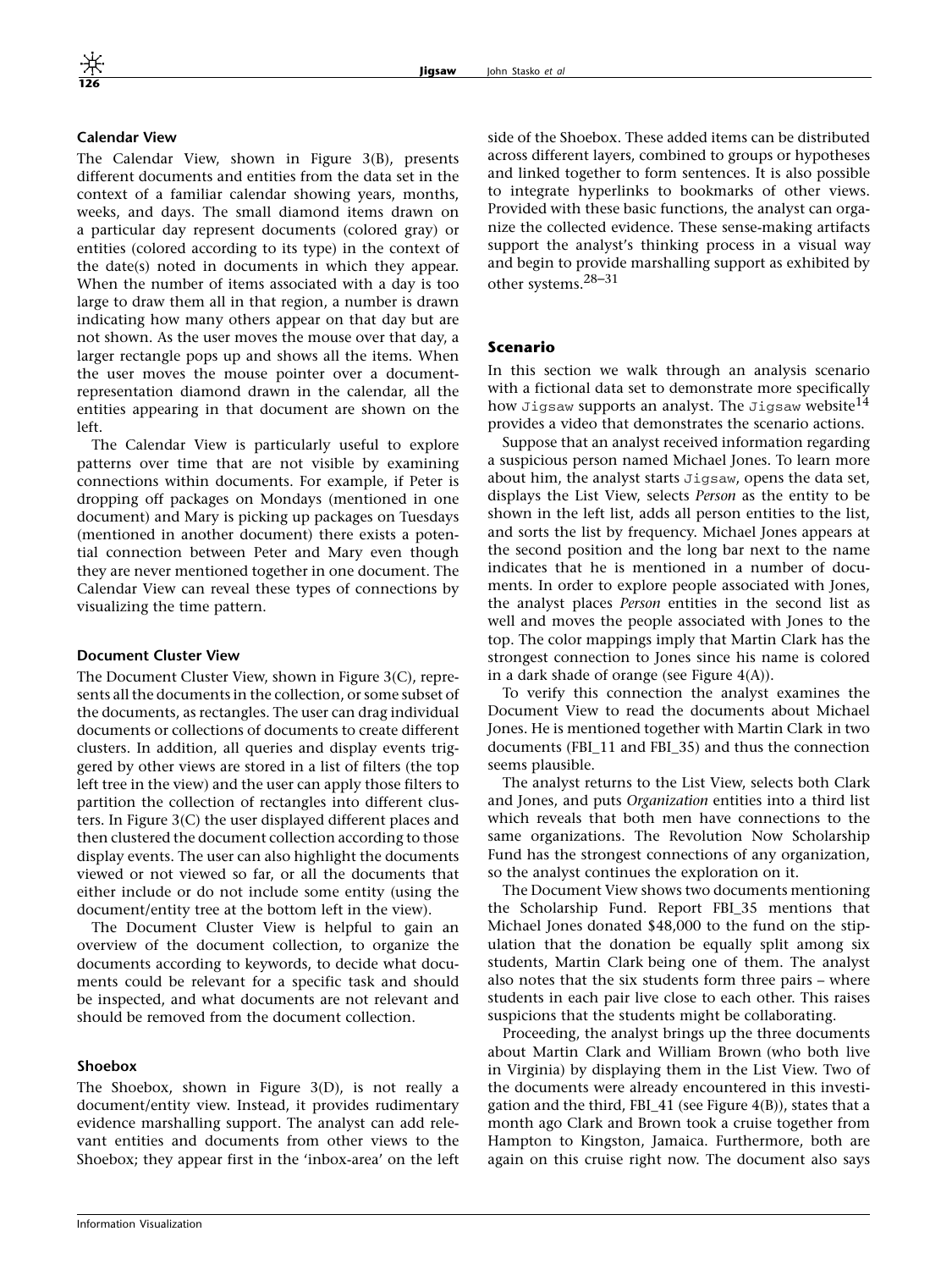A **City List Via** Bookmarks Option Edit View Liste  $[<sub>char</sub>]$  $X = 1$  $E_{\rm m}$  $X E$ .<br>CalNational Bank<br>Canada Eastern Airline<br>Canal Bank

B

| Document View                                                                                          |                                                                                                                                                                                                                                                                                                                                                                                                                                                                                                                                                                                                                                                                                                                                                                                                                                                                                                                                                                                                                                                                                                                                                                                                                                                                                                                                                                                                                                                                                        |
|--------------------------------------------------------------------------------------------------------|----------------------------------------------------------------------------------------------------------------------------------------------------------------------------------------------------------------------------------------------------------------------------------------------------------------------------------------------------------------------------------------------------------------------------------------------------------------------------------------------------------------------------------------------------------------------------------------------------------------------------------------------------------------------------------------------------------------------------------------------------------------------------------------------------------------------------------------------------------------------------------------------------------------------------------------------------------------------------------------------------------------------------------------------------------------------------------------------------------------------------------------------------------------------------------------------------------------------------------------------------------------------------------------------------------------------------------------------------------------------------------------------------------------------------------------------------------------------------------------|
| Edit View Bookmarks                                                                                    |                                                                                                                                                                                                                                                                                                                                                                                                                                                                                                                                                                                                                                                                                                                                                                                                                                                                                                                                                                                                                                                                                                                                                                                                                                                                                                                                                                                                                                                                                        |
| Documents # 8 图<br>FBI 11<br>FBI 16<br>FBI 24<br>FBI 27<br>FBI 28<br>FBI 30<br>FBI 35<br><b>FBI 41</b> | Source: Miami field office<br>Date: Dec 15, 2004<br>In light of the information in FBI report for 13 December, 2004, an immediate check was<br>made of other cruise ship lines to see if there were other occurrences of such double.<br>bookings. Positive reglies were obtained from the Royal Norwegian Lines in New York City<br>and the Sea Aire Lines in Hampton. VA. Royal Norwegian Lines reported that two men<br>named Thomas Taylor and Robert Johnson had, on 20 September, 2004, booked first-class<br>accommodations on the "Viking Holiday" that left NYC on 14 November, 2004 and returned<br>to NYC from Montego Bay on 21 November, 2004 These same two men had booked<br>first-class accommodations on the same ship that left NYC for Montego Bay on 12<br>December, 2004 and is due to arrive back in NYC on 19 December, 2004. This cruise ship<br>leaves Montego Bay on 18 December, 2004. The Sea Aire Lines reported the following<br>information. Two men named Martin Clark and William Brown had, on 21 September, 2004<br>booked two first-class accommodations on the "Caribbean Queen". The first was for a tour<br>that left Hampton for Kingston, Jamaica on 7 November, 2004 and returned to Hampton on<br>14 November, 2004. The second was for a tour on the "Caribbean Queen" that left Hampton<br>for Kingston on 12 December, 2004 and is due to arrive back in Hampton on 19 December.<br>2004. This ship leaves Kingston on 17 December, 2004 |

 $\mathbf c$ 



**Figure 4** (A) The List View, (B) Document View, and (C) Graph View from the example scenario.

that two other scholarship recipients, Thomas Taylor and Robert Johnson, took a cruise together from New York City to Montego Bay last month and they are also currently on this cruise again.

Now, to gain a deeper understanding of the connections between the people and places, the analyst examines report FBI\_41 in the Graph View. After expanding the node for the report and filtering out the date entities, the analyst expands the nodes representing Kingston and Montego Bay. The view reveals that both are connected to three document nodes: FBI\_14, CIA\_10, and NSA\_6. The

analyst selects and reads these documents in the Document View.

All three documents mention the person Daniel Harris who works in Montego Bay. The analyst issues a query on Harris, showing the man's entity in the Graph View. She expands his node and connections to seven more documents show up (see Figure 4(C)). Upon reading these documents, the analyst learns that Harris traveled from Montego Bay to Kingston on 1 December and passed a package to a person named Edward Thompson.

The analyst concludes the investigation hypothesizing that suspicious activities are planned involving some of these individuals traveling on cruise ships in the Caribbean and with potential packages of interest. The analyst suggests that further investigation be conducted focusing on Daniel Harris and related activities.

# **VAST 2007 contest**

We participated in the VAST 2007 Contest<sup>16</sup> using Jigsaw as an analytic aid, and we won the university division of the competition.32,<sup>33</sup> While working on our contest entry, we learned a great deal about how to effectively use the system, we fixed usability problems, and we implemented more functionality that was useful for specific tasks. The system matured quite a bit during that process. One key finding was that it is crucial for Jigsaw to have correctly identified entities since they define the connections across the documents. If entities are missed or wrongly identified, connections are missing or misleading. We added the entity modification functionality to the Document View to address that important problem.

We also were invited to participate in a special live contest at the conference. We worked with a professional analyst on a smaller data set using Jigsaw. Feedback from the analyst was very beneficial. He enjoyed working with Jigsaw, in particular the circular layout function of the Graph View, since it facilitates the visual exploration process and shows at a glance what entities a set of documents has in common. Some other points for improving Jigsaw's capabilities arose as well: adding a view to visualize geographic information and providing better support to build a timeline in the Shoebox would be helpful for an analyst.

# **Other application domains**

So far, we have concentrated on applying Jigsaw in domains like intelligence and law enforcement but we can envision using it in a more general sense-making process and in other domain areas as well.

We already applied Jigsaw to explore connections between people, places, and organizations in the Bible. We built a set of documents by dividing the Bible into its chapters, imported that data set into Jigsaw, and investigated the connections. The Graph View in Figure 5 shows the social network of 'Cain' and 'Abel' as a circular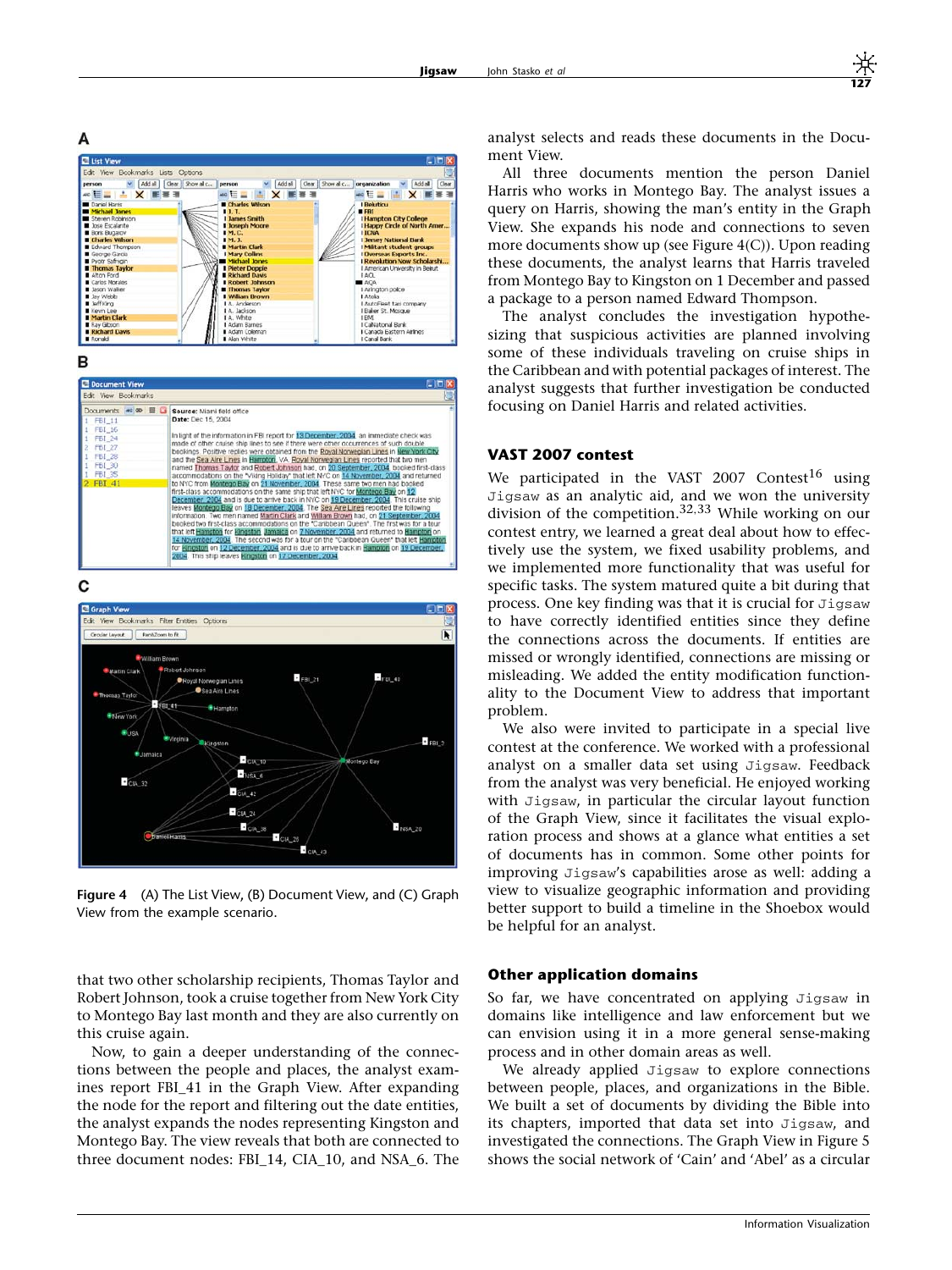

**Figure 5** The Graph View showing Cain's and Abel's social network in the Bible along with the places they are associated with.

layout along with places mentioned in chapters in which they appear.

One area that seems well-matched to Jigsaw's capabilities is academic research involving journal and conference papers. People new to a discipline may want to learn about the important researchers and papers in the area. Existing tools like PaperLens<sup>34</sup> address such scenarios already but trails of connected articles are not so easy to follow. In Jigsaw we can use metadata of papers such as authors, institutions, categories, etc., as entity types and then visualize and explore connections between these entities. A second scenario is to define entity types relevant for a specific research area. For example, in biology papers about research on genes, the different genes could map to a set of entities and biologists could benefit by learning about connections of genes across all relevant publications.

Another possibility would be to use Jigsaw to explore online articles such as web news reports or blogs on topics like political debates. Using the import mechanism of Jigsaw, a lay user could build a set of loosely related documents about a particular topic or person (retrieved using a search engine), and then use Jigsaw to find connections between entities among the documents. That would help to filter the collection to a smaller number of documents for careful reading.

In another paper<sup>35</sup> we discuss in more detail how to use Jigsaw in a human-centered sense-making process using visual exploration.

## **Related work**

A growing number of research and commercial systems are using visualization and visual analytic techniques to help support investigative analysis.

Analyst's Notebook from i2 Inc.<sup>36</sup> provides a semantic graph visualization to assist analysts with investigations. Nodes in the graph are entities of semantic data types such as person, event, organization, bank account, etc. While the system can import text files and do automatic layout, its primary application appears to be helping analysts in manually creating and refining case charts.

Oculus Info Inc. provides a suite of systems for different aspects of investigative analysis.  $GeoTime<sup>37</sup>$  visualizes the spatial inter-connectedness of information over time overlaid onto a geographical substrate. It uses an interactive 3D view to visualize and track events, objects, and activities both temporally and geospatially.  $TRIST^{38}$ allows analysts to formulate, refine, organize and execute queries over large document collections. Its user interface is a multi-pane view that provides different perspectives on search results including clustering, trend analysis, comparisons, and difference. Information retrieved through TRIST then can be loaded into the SANDBOX system, $31$  an analytical sense-making environment that helps to sort, organize, and analyze large amounts of data. The system's goal is to amplify human's insights with computational linguistic, analytical functions, and by encouraging the analyst to make thinking more explicit. The system offers interactive visualization techniques including gestures for placing, moving, and grouping information, as well as templates for building visual models of information and visual assessment of evidence. An evaluation experiment of the SANDBOX system showed that analysts using the system did higher quality analysis in less time than using standard tools. Jigsaw provides a different style of visual representation of document entity data to analysts; TRIST and SANDBOX provide more authoring and organizational infrastructure.

The COPLINK system<sup>15,39</sup> and related suite of tools was developed to help law enforcement officials more easily extract information from police case reports and analyze criminal networks. The system uses data mining techniques to set up a concept space of entities and objects that can be searched to find related items. Visualization support consists of a hyperbolic tree view and a springembedder graph layout of relevant entities. Jigsaw's Graph View shares the exploratory sense of the hyperbolic tree but does it for a connected graph. Beyond that, Jigsaw provides a more varied suite of visualizations of documents and their entities, but it does not presently include the sophisticated mining and analytic capabilities of COPLINK.

 $IN-SPIRE<sup>17</sup>$  is a system for exploring textual data in document collections and it has been used extensively for intelligence analysis. $40$  The system generates a 'topical landscape', either through a 3D surface plot or a galaxy-style view, that supports queries, provides the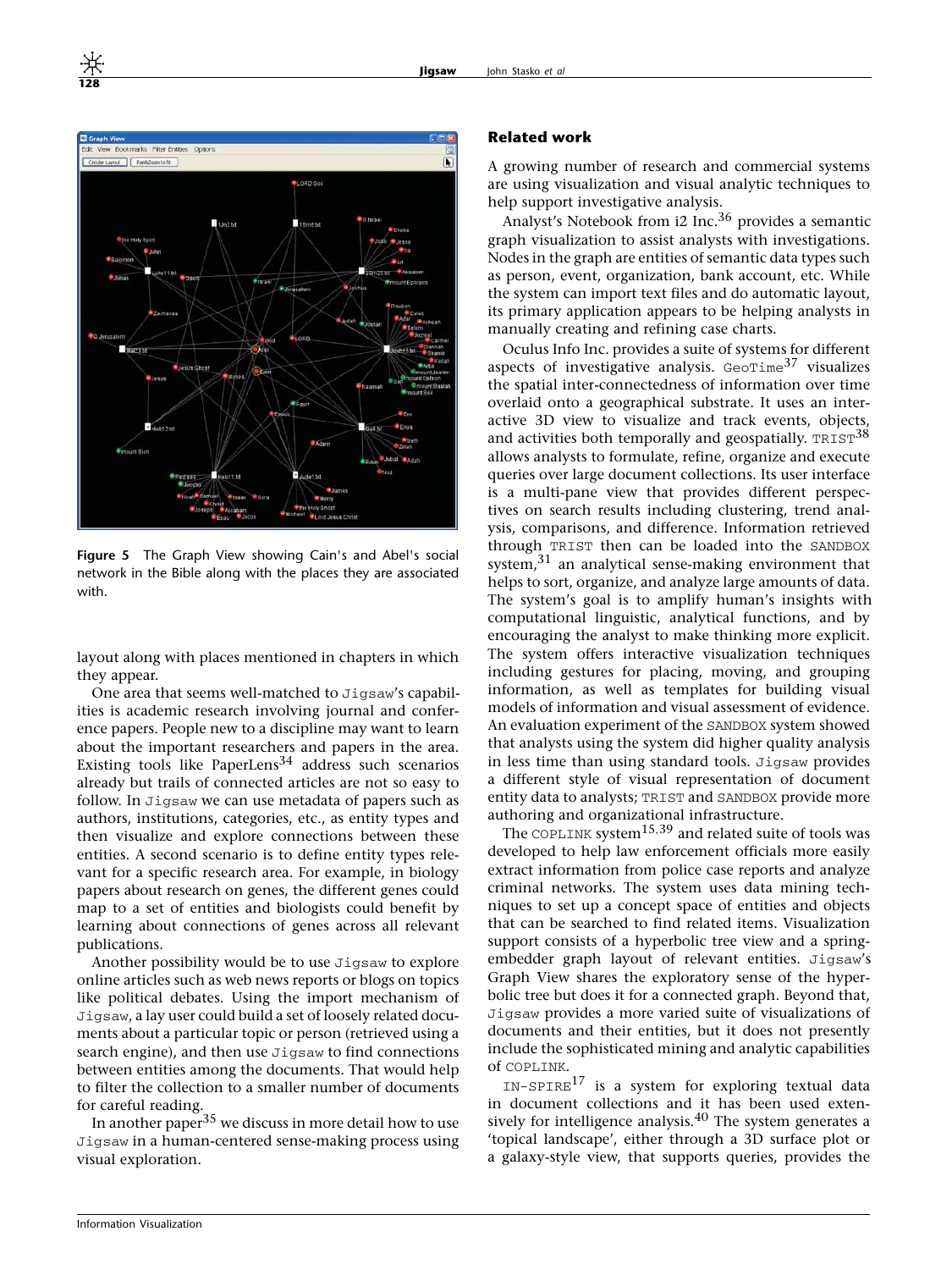possibility to analyze trends over time, and allows analysts to discover hidden information relationships among documents. Its goal is to identify and communicate the different topics and themes, and then allow the analyst to inspect the documents more deeply through interactive analysis. Jigsaw differs in its focus on exploring relationships among the entities in documents.

ENTITY WORKSPACE<sup>28</sup> is a tool to amplify the usefulness of a traditional evidence file that is widely used by analysts to keep track of facts. It provides an explicit model of important entities to help the analyst to find and re-find facts rapidly, discover connections and identify important documents and entities to continue the exploration. The system is just one of a suite of tools from PARC directed at assisting sense-making.<sup>41</sup>

The two systems probably closest to our work, KANI and ProSPECT, come from PNNL. KANI,<sup>29</sup> like Jigsaw focuses on visualizing entities from textual documents. KANI has two main views, a document viewer that highlights entities and their selected relationships and a graph view that shows different entities connected in a node–link structure. The system provides extensive filtering capabilities to the analyst and includes automated associate components that help with activities like hypothesis refinement and assumption testing. Jigsaw goes beyond KANI in the variety and style of the interactive visualizations provided, but KANI has a more complete infrastructure for supporting reasoning and hypothesis formulation.

Sanfillipo and colleagues at  $PNNL<sup>30,42</sup>$  created the ProSPECT system that extracts scenario information from unstructured intelligence data sources. Their system was built to provide multiple views on multiple monitors as does Jigsaw. More specifically, they provide three main views or spaces: a source space for collecting documents and sources; a marshalling space for examining evidence and reasoning; an analysis space for constructing hypotheses. ProSPECT performs language analysis and uses ontologies to facilitate reasoning, and it supports analysts to put confidence levels on evidence and hypotheses. Jigsaw provides a richer set of document and entity views, with a focus on entity connection, than does ProSPECT, but the source intake and hypothesis exploration facilities of ProSPECT go beyond what Jigsaw currently provides.

Our approach differs primarily from that of the systems described above in its focus on visually representing connections and relationships between entities in document collections. We advocate a multitude of data views with simple, consistent user interactions for promoting fast exploration and discovery. Furthermore, Jigsaw provides a system model where user interaction is a firstclass object, helping to expose the entity connections, and providing for easier extensions to new styles of views.

# **Discussion and future directions**

While Jigsaw provides a number of capabilities that we believe will be useful for investigative analysis, our work has only begun to scratch the surface of what is possible in this area. Numerous avenues of research and extensions to the system are possible in future work. In fact, we have many already underway.

Because the system has yet to be rigorously evaluated, that is an obvious next step. We have conducted initial usability assessments of the individual system views to improve each's effectiveness and we are presently conducting studies to compare groups of people (in this case, graduate students) performing document analysis both with and without Jigsaw present. Obviously, trial use of the system and evaluation by professional analysts is a key future action to understand Jigsaw's strengths and weaknesses and to reflect on its utility. Our use of the system in the VAST 2007 Contest provides at least a little empirical evidence that it is useful in the kinds of investigative scenarios exemplified by the contest.

Jigsaw currently does not 'start cold' well. By this, we mean that Jigsaw does not provide an overview of the key themes and trends across a document collection to help an analyst begin exploration as is done well by, for instance, the IN-SPIRE<sup>17</sup> system. Jigsaw is more useful when an analyst has a few target entities of interest and begins an investigation exploring them. The document analysis and clustering capabilities of IN-SPIRE recently have been exported into web services, however, and we are planning to incorporate these capabilities into Jigsaw. Additionally, we are exploring more 'discount' methods of providing topical overviews and key themes in the documents such as the present use of tag clouds to present important words used in and across the documents.

Presently, Jigsaw provides a higher level of visualization support than automated analytic support. In an idealized visual analytics system, these two aspects are each deeply present and they are blended seamlessly. As discussed earlier in the article, enhancing the computational linguistic support of the system could provide powerful new capabilities. Furthermore, analytic techniques from the link analysis community could provide more sophisticated graph analytic capabilities to Jigsaw.

Jigsaw has been used to examine document collections numbering in the thousands and we believe that it could handle collections in the tens of thousands reasonably well, but much larger document collections clearly may be arise, particularly if web searches are performed. Scalability is always an issue in any kind of visual analytic system. In order to address larger collections, we have considered notions such as a document 'holding area' where documents are available for analysis but not fully integrated into the system views yet. Analysts should be able to fluidly add and dismiss documents without affecting system performance or utility.

Jigsaw's model of entity connection being calculated at the document level is both simple and useful, but as document sizes increase, this model becomes less accurate and informative. We plan to adopt a more fine-grained model by classifying connections according to their locality: entities are loosely connected if they appear in the same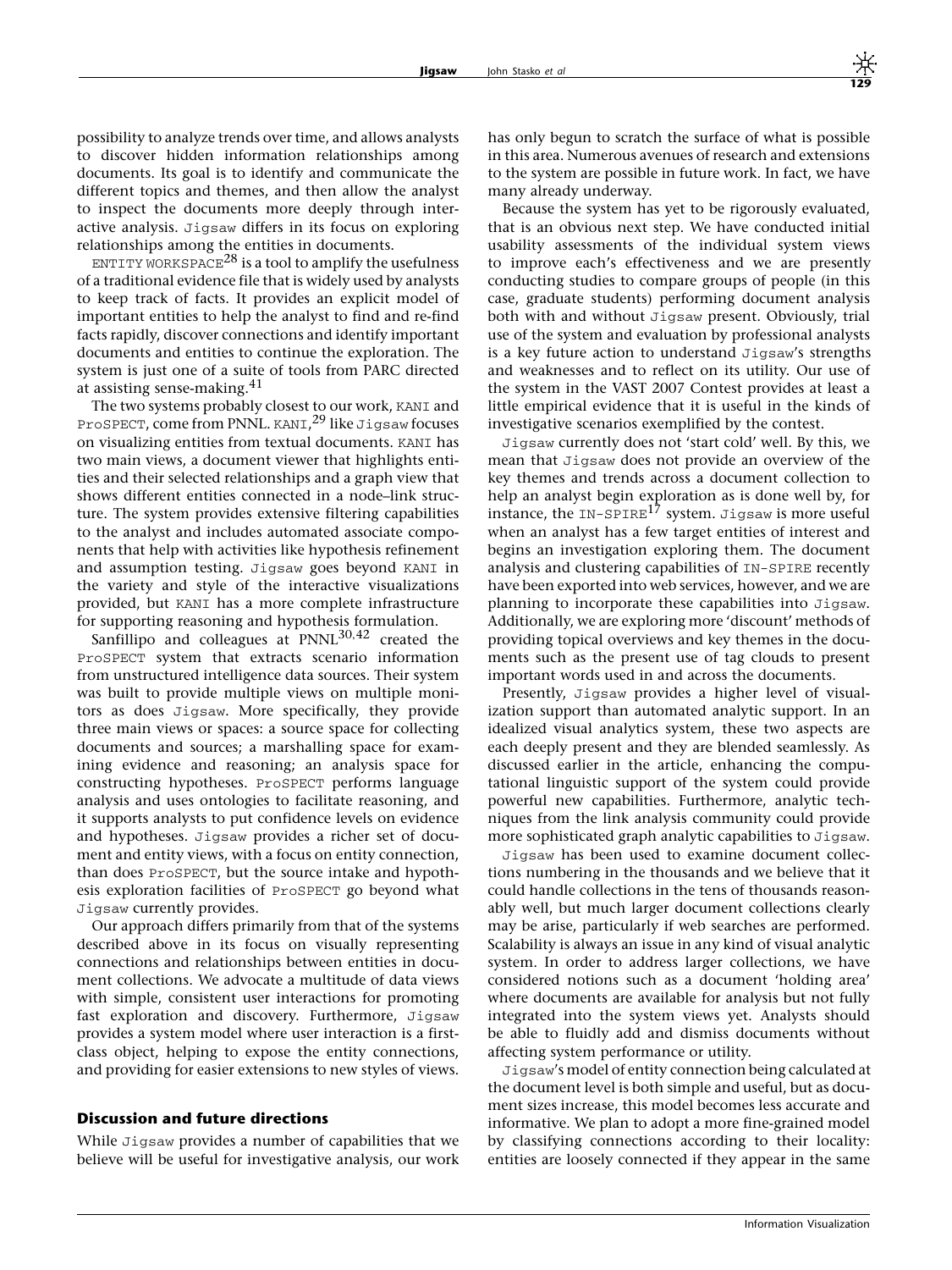document, they are moderately connected if they appear in the same paragraph, and they are strongly connected if they appear in the same sentence. Determining entity connections on a semantic level much like that done by Sanfilippo $30$  may be needed in order to facilitate analysis on larger documents.

Our use of the system has suggested the need for a dedicated geospatial view. The GeoTime system $37$  provides a good example here. In sample analysis sessions, we have noted the absence of explicit views supporting geolocation-related analysis. Of course, adding even more types of views raises issues concerning the multiplicity of views – could an abundance of representations overwhelm analysts rather than assist them? How many different kinds of views can profitably be used together?

Unstructured text documents are currently the analytic focus of Jigsaw, but many other types of data and evidence exist. For instance, structured data (often in the form of spreadsheets or databases) might include air travel records, vehicle registrations, bank account transactions, immigration records, cargo container logs, etc. By expanding our system to also read structured data, we believe that its analytic capabilities will be greatly amplified. The key research question here is how to integrate structured data with the current document and entity (type) model of Jigsaw. How are rows and columns (objects and attributes) interpreted? Analysts should not be forced to specify the mapping of each field of a database to add its data to an investigation.

In the views presented by Jigsaw, entity connections to documents and other entities are taken as facts or truth, as is commonly done in visualization.<sup>43</sup> System views illustrate these connections using the straightforward model of connection employed now. We have learned through informal discussions with investigative analysts that reports often may come from sources with varying levels of reliability or the reliability of a document simply may not be known. Furthermore, reports may describe events that are uncertain.

For instance, a police report may come from a source that is unreliable, thus raising questions about the activities described in the report. Alternatively, intelligence reports may include language such as 'It is probable that...', 'We believe that...', or 'There is little chance that...'. Clearly, to analyze reports like these, relatively sophisticated linguistic analysis is needed and even then, determining the probability of the event is challenging and debatable. $8$  Such analysis is not our expertise nor is it a focus of our work, but other researchers do address issues like these. A future challenge for us is to develop representations of the uncertainty and reliability of document information.

Amplifying Jigsaw's support for collaborative analysis is another potential future direction. Our experience working with the system has shown that two analysts can work effectively together at one local machine if sufficient screen space is available, for example, as exists in our lab configuration shown in Figure 1. If more

than two analysts collaborate, even this configuration becomes too restrictive as the bottleneck of only one keyboard and mouse surfaces. Other information visualization researchers have proposed different approaches for scenarios like these. One involves a multi-touch table top computer where multiple people can interact with the display at the same time. $44$  This approach has the disadvantage that the types of interactions presently supported are restricted. An alternative approach would be to use a large, hi-resolution wall-style display<sup>45</sup> with personal interaction devices for each analyst. Furthermore, Jigsaw could support *distributed* synchronous collaboration so that multiple analysts at different locations could work together on an investigation. Jigsaw's system architecture and event passing actually makes this type of collaborative scenario relatively feasible without extensive work.

Trial exposure to and use of the system by professional analysts uncovered a desire for better review capabilities of the investigation state and history. Because investigations often involve a large amount of data and can be carried out over weeks, months, or even years, it is crucial for analysts to know what part of the data they already have or have not considered and when data first became available. For instance, analysts may have elaborated a hypothesis but then new evidence is found that refutes this hypothesis. Similarly, a particular angle of investigation may not prove fruitful, so the analyst needs to back up and resume exploration from some earlier state. To be able to quickly develop an alternate model or view, it is crucial for analysts to know what data they had already considered, what data led to that hypothesis, what other hypotheses were already considered and discarded, what leads are still open, and what data has not yet been considered at all.

The need for better tools to augment the process of documenting and presenting the results of analysis, socalled production, presentation, and dissemination, has been identified.<sup>5</sup> Views in Jigsaw can be bookmarked and linked in evidence marshalling, but better support for annotation to provide visual summaries of the evidence used to reach actionable conclusions is needed.

Finally, one could use capabilities like those in Jigsaw as a general-purpose means to explore search engine results. An environment incorporating a powerful search engine and Jigsaw's exploration facilities could be a helpful sense-making aid.

## **Conclusion**

Every day investigative analysts are faced with the challenging task of assessing and making sense of large bodies of information. Technological aids that promote data exploration and augment investigators' analytical reasoning capabilities hold promise as one way of assisting analysis activities.<sup>5,31,41</sup> In a workshop of intelligence analysis professionals,<sup>46</sup> working groups generated a list of the top 10 needs for intelligence analysis tool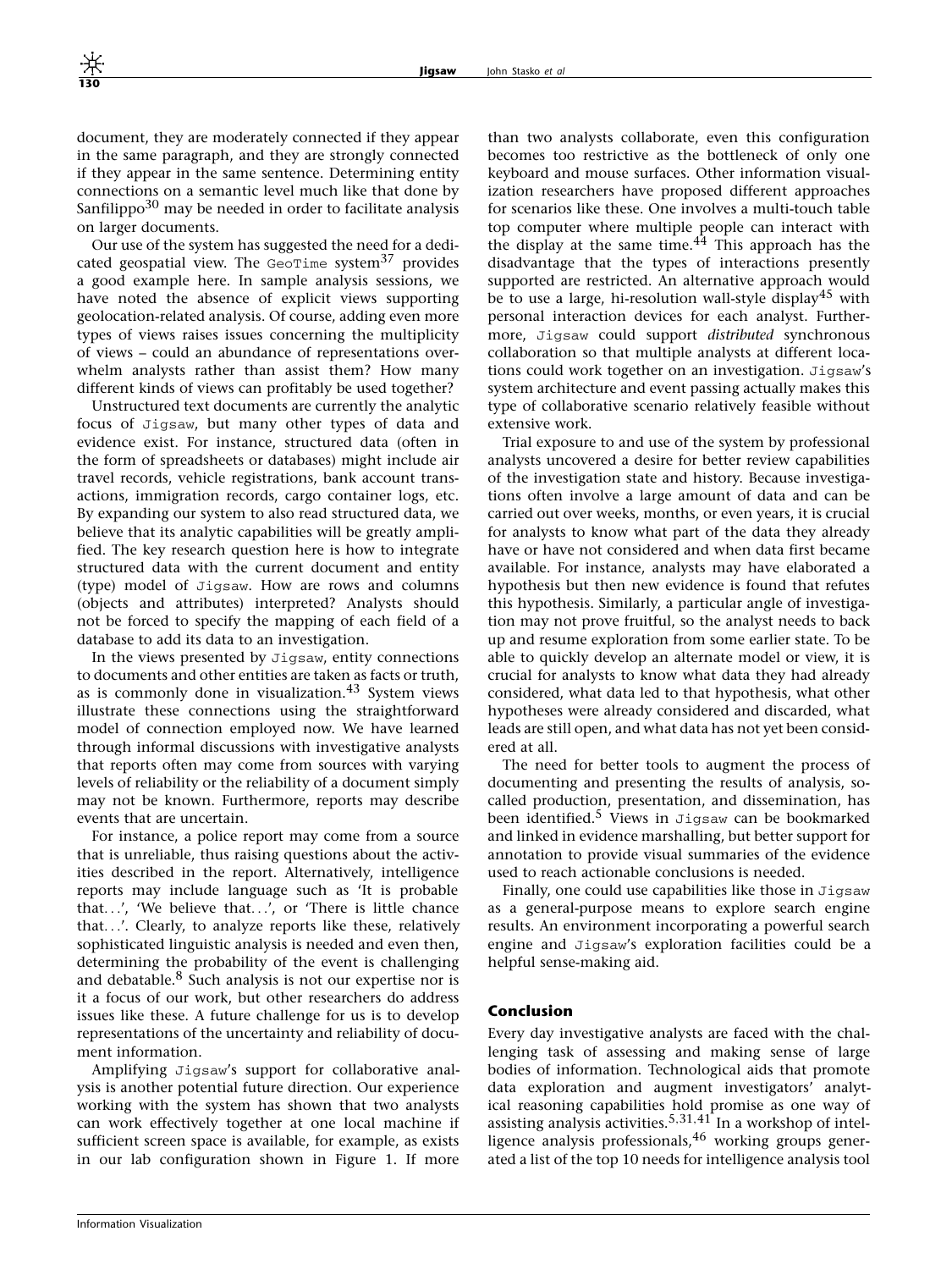development. One item was 'Dynamic Data Processing and Visualization' that was further elaborated as follows:

'*Solutions are needed that transcend what is typically described as 'visualization' -- in contrast to a predominantly 'passive' relationship between the system that displays complex visualizations and the analyst who still must digest and interpret them. What is needed is a much more interactive and dynamic relationship in which the analyst is better able to explore the information within the visualization.*'

Herein we present Jigsaw, a system designed to assist analysts with foraging and sense-making activities across collections of textual reports in just this manner. Jigsaw presents a suite of views that highlight connections between entities within the reports. Through interactive exploration, analysts are able to browse the entities and connections to help form mental models about the plans and activities suggested by the report data.

Jigsaw is not a substitute for careful analysis of the reports, however. Instead, it acts as a visual index that presents entity relations and links in forms that are more easily perceived, thus suggesting relevant reports to examine next. Other systems sometimes put too much information into a single complex view, with the result that though information may be present, it is harder to discern and is much less flexible from the analyst's viewpoint. Our approach hinges on multiple, easy-to-understand views with simple, clear interactions. In creating the visualizations we leveraged well-known representations from the field of information visualization and augmented them with interactive operations useful for showing connections between entities.

Jigsaw provides four main contributions to the growing area of visual analytics for investigative analysis:

- A suite of interconnected, cooperating, interactive visualizations that present multiple perspectives on a document collection and, in particular, connections between entities across the collection.
- Advocacy and illustration of the value of large pixel space approaches to investigative analysis where multiple computer displays enable richer portrayals of the documents and data being examined.
- A fundamentally simple user interaction model in views (single-click is select and double-click is expand/collapse) in order to make the system less complex for analysts to use.
- Synthesis of all these capabilities into a working system that has already exhibited investigative value and that holds potential for further use by professional analysts.

## **Acknowledgements**

This research has been supported in part by the National Science Foundation via Award IIS-0414667 and the National Visualization and Analytics Center (NVAC $\text{TM}$ ), a U.S. Department of Homeland Security Program, under the auspices of the Southeast Regional Visualization and Analytics Center.

Carsten Görg also has been supported by a fellowship within the Postdoc-Program of the German Academic Exchange Service (DAAD). Past and present Jigsaw team members Meekal Bajaj, Vasilios Pantazopoulos, Neel Parekh, Kanupriya Singhal, Gennadiy Stepanov, and Sarah Williams have made helpful contributions to the implementation and evaluation of the system.

#### **References**

- 1 Russell DM, Stefik MJ, Pirolli P, Card SK. The cost structure of sensemaking. *CHI '93*: *Proceedings of the INTERACT '93 and CHI '93 Conference on Human Factors in Computing Systems* (Amsterdam, Netherlands) ACM: New York, NY, USA, 1993; 269–276.
- 2 Klein G, Moon B, Hoffman R. Making sense of sensemaking 1: alternative perspectives. *IEEE Intelligent Systems* 2006; **21**: 70–73.
- 3 Norman D. Visual representations. In *Things That Make Us Smart: Defending Human Attributes in the Age of the Machine*. Addison-Wesley: Reading, MA, 1994.
- 4 Card SK, Mackinlay J, Shneiderman B. *Readings in Information Visualization: Using Vision to Think*. Morgan Kaufmann: Los Altos, CA, 1999.
- 5 Thomas JJ, Cook KA. *Illuminating the Path*. IEEE Computer Society: Chicago, 2005.
- 6 Wong PC, Thomas J. Visual analytics. *IEEE Computer Graphics and Applications* 2004; **24**: 20–21.
- 7 Pirolli P, Card S. Sensemaking processes of intelligence analysts and possible leverage points as identified through cognitive task analysis. *Proceedings of the 2005 International Conference on Intelligence Analysis* (McLean, VA). https://analysis.mitre.org/ proceedings/index.html, May 2005.
- 8 Heuer R. *Psychology of Intelligence Analysis*. Center for the Study of Intelligence, Central Intelligence Agency: Washington, DC, 1999.
- 9 Johnston R. *Analytic Culture in the United States Intelligence Community*: *An Ethnographic Study*. Central Intelligence Agency Washington, DC, 2005.
- 10 Amar R, Eagan J, Stasko J. Low-level components of analytic activity in information visualization. In *Proceedings of IEEE Symposium on Information Visualization (InfoVis '05)* (Minneapolis, MN), IEEE Computer Society Press: Siver Spring, MD, October 2005; 111–117.
- 11 Amar R, Stasko J. Knowledge precepts for design and evaluation of information visualizations. *IEEE Transactions on Visualization and Computer Graphics* 2005; **11**: 432–442.
- 12 Yi JS, Kang YA, Stasko J, Jacko J. Toward a deeper understanding of the role of interaction in information visualization. *IEEE Transactions on Visualization and Computer Graphics* 2007; **13**: 1224–1231.
- 13 Stasko J, Görg C, Liu Z, Singhal K. Supporting investigative analysis through interactive visualization. *Proceedings of IEEE Symposium on Visual Analytics, Science, and Technology (VAST'07)* (Sacramento, CA), IEEE Computer Society Press: Silver Spring, MD, 2007; 131–138.
- 14 Jigsaw website. http://www.cc.gatech.edu/gvu/ii/jigsaw (accessed 21 March 2008).
- 15 Chen H, Zeng D, Atabaksh H, Wyzga W, Schroder J. Coplink: managing law enforcement data and knowledge. *Communications of the ACM* 2003; **46**: 28–34.
- 16 IEEE VAST 2007 CONTEST. http://www.cs.umd.edu/hcil/ VASTcontest07 (accessed 21 March 2008).
- 17 Wise JA, Thomas JJ, Pennock K, Lantrip D, Pottier M, Schur A, Crow V. Visualizing the non-visual: spatial analysis and interaction with information from text documents. *Proceedings of IEEE Symposium on Information Visualization* (*InfoVis'95*) (Atlanta, GA), IEEE Computer Society Press: Silver Spring, MD, October 1995; 51–58.
- 18 Chau M, Xu J, Chen H. Extracting meaningful entities from police narrative reports. *2nd National Conference on Digital Government Research* (Los Angeles, CA), 2002.